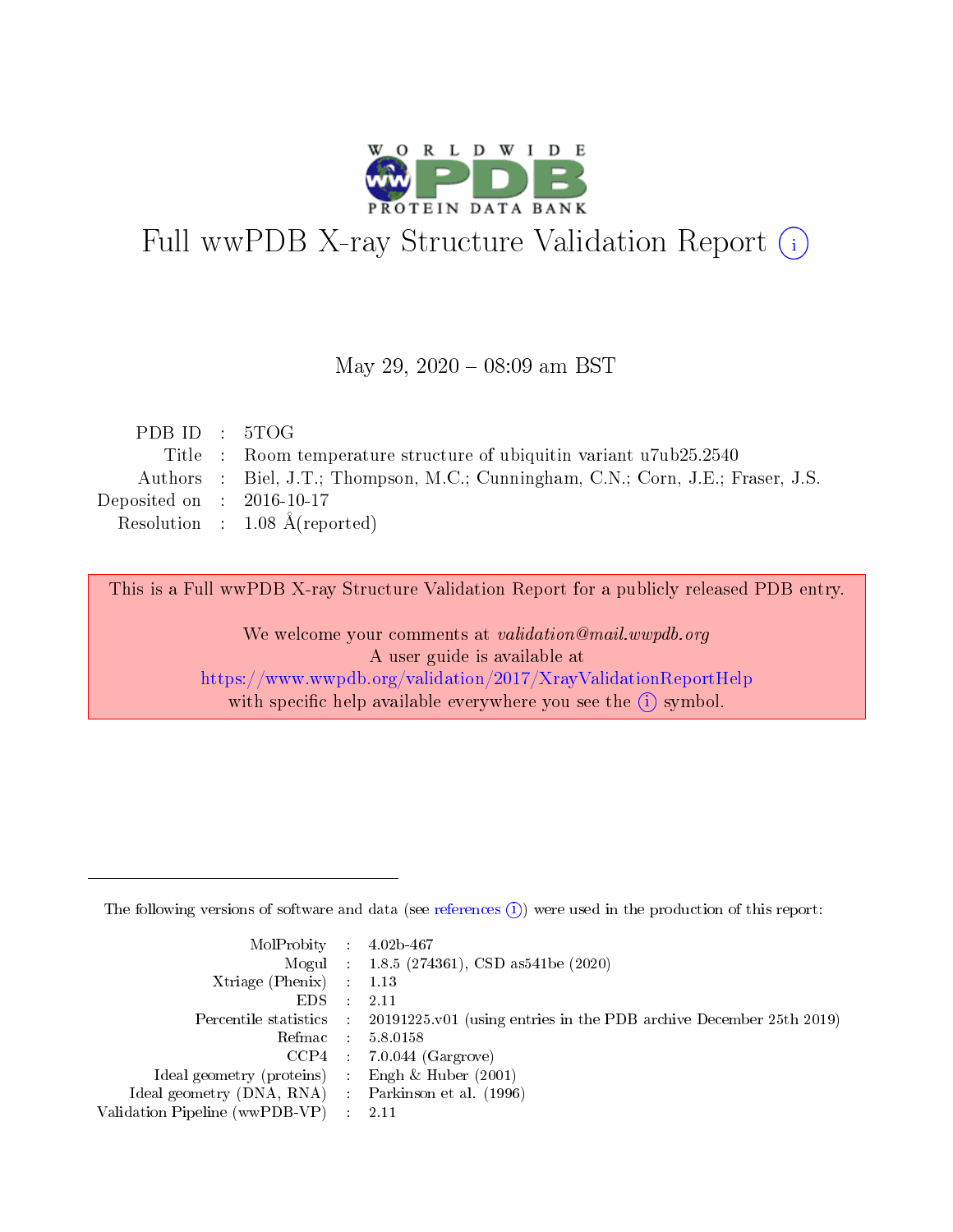# 1 [O](https://www.wwpdb.org/validation/2017/XrayValidationReportHelp#overall_quality)verall quality at a glance  $(i)$

The following experimental techniques were used to determine the structure: X-RAY DIFFRACTION

The reported resolution of this entry is 1.08 Å.

Percentile scores (ranging between 0-100) for global validation metrics of the entry are shown in the following graphic. The table shows the number of entries on which the scores are based.



| Metric                | Whole archive<br>$(\#\text{Entries})$ | <b>Similar resolution</b><br>$(\#\text{Entries}, \text{resolution range}(\text{\AA}))$ |  |
|-----------------------|---------------------------------------|----------------------------------------------------------------------------------------|--|
| $R_{free}$            | 130704                                | $1386(1.12-1.04)$                                                                      |  |
| Clashscore            | 141614                                | $1021(1.10-1.06)$                                                                      |  |
| Ramachandran outliers | 138981                                | $1381(1.12-1.04)$                                                                      |  |
| Sidechain outliers    | 138945                                | $1379(1.12-1.04)$                                                                      |  |
| RSRZ outliers         | 127900                                | $1359(1.12-1.04)$                                                                      |  |

The table below summarises the geometric issues observed across the polymeric chains and their fit to the electron density. The red, orange, yellow and green segments on the lower bar indicate the fraction of residues that contain outliers for  $>=3, 2, 1$  and 0 types of geometric quality criteria respectively. A grey segment represents the fraction of residues that are not modelled. The numeric value for each fraction is indicated below the corresponding segment, with a dot representing fractions  $\epsilon=5\%$  The upper red bar (where present) indicates the fraction of residues that have poor fit to the electron density. The numeric value is given above the bar.

| Mol | $\cap$ hain | Length   | Quality of chain |    |  |
|-----|-------------|----------|------------------|----|--|
|     |             |          | %                |    |  |
|     |             | $\neg$ 0 | 87%              | 9% |  |

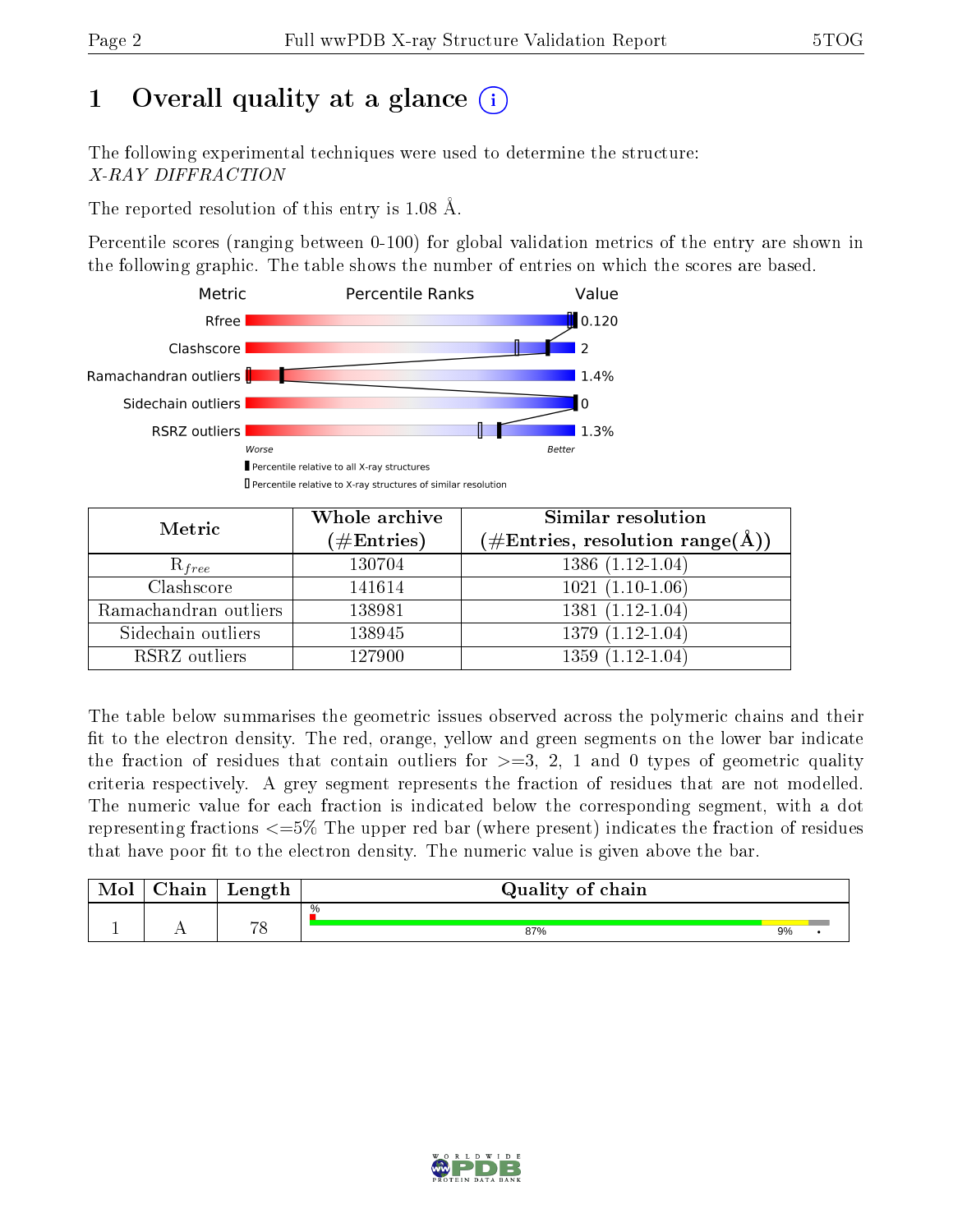# 2 Entry composition (i)

There are 3 unique types of molecules in this entry. The entry contains 2639 atoms, of which 1281 are hydrogens and 0 are deuteriums.

In the tables below, the ZeroOcc column contains the number of atoms modelled with zero occupancy, the AltConf column contains the number of residues with at least one atom in alternate conformation and the Trace column contains the number of residues modelled with at most 2 atoms.

Molecule 1 is a protein called Polyubiquitin-B.

| Mol | ${\rm Chain}$ | Residues                          | $\rm{Atoms}$  |     |      |     | ZeroOcc | AltConf | $\perp$ Trace |    |  |
|-----|---------------|-----------------------------------|---------------|-----|------|-----|---------|---------|---------------|----|--|
|     |               | $\rightarrow$ $\rightarrow$<br>ιυ | Total<br>2528 | 789 | 1281 | 222 | 234     |         |               | mς |  |

There are 10 discrepancies between the modelled and reference sequences:

| Chain | Residue | Modelled    | Actual     | Comment  | Reference  |
|-------|---------|-------------|------------|----------|------------|
| А     | U       | SER         | <b>GLY</b> | conflict | UNP P0CG47 |
| А     |         | PHE         | THR        | conflict | UNP P0CG47 |
| А     | 8       | $\rm{ARG}$  | LEU        | conflict | UNP P0CG47 |
| А     | 13      | <b>TYR</b>  | ILE        | conflict | UNP P0CG47 |
| А     | 34      | LEU         | GLU        | conflict | UNP P0CG47 |
| А     | 42      | <b>TRP</b>  | $\rm{ARG}$ | conflict | UNP P0CG47 |
| А     | 49      | $\rm{ARG}$  | <b>GLN</b> | conflict | UNP P0CG47 |
| А     | 68      | $\rm{ARG}$  | <b>HIS</b> | conflict | UNP P0CG47 |
| А     | 69      | <b>GLY</b>  | LEU        | conflict | UNP P0CG47 |
| А     | 71      | ${\rm ARG}$ | LEU        | conflict | UNP POCG47 |

• Molecule 2 is SULFATE ION (three-letter code: SO4) (formula:  $O_4S$ ).

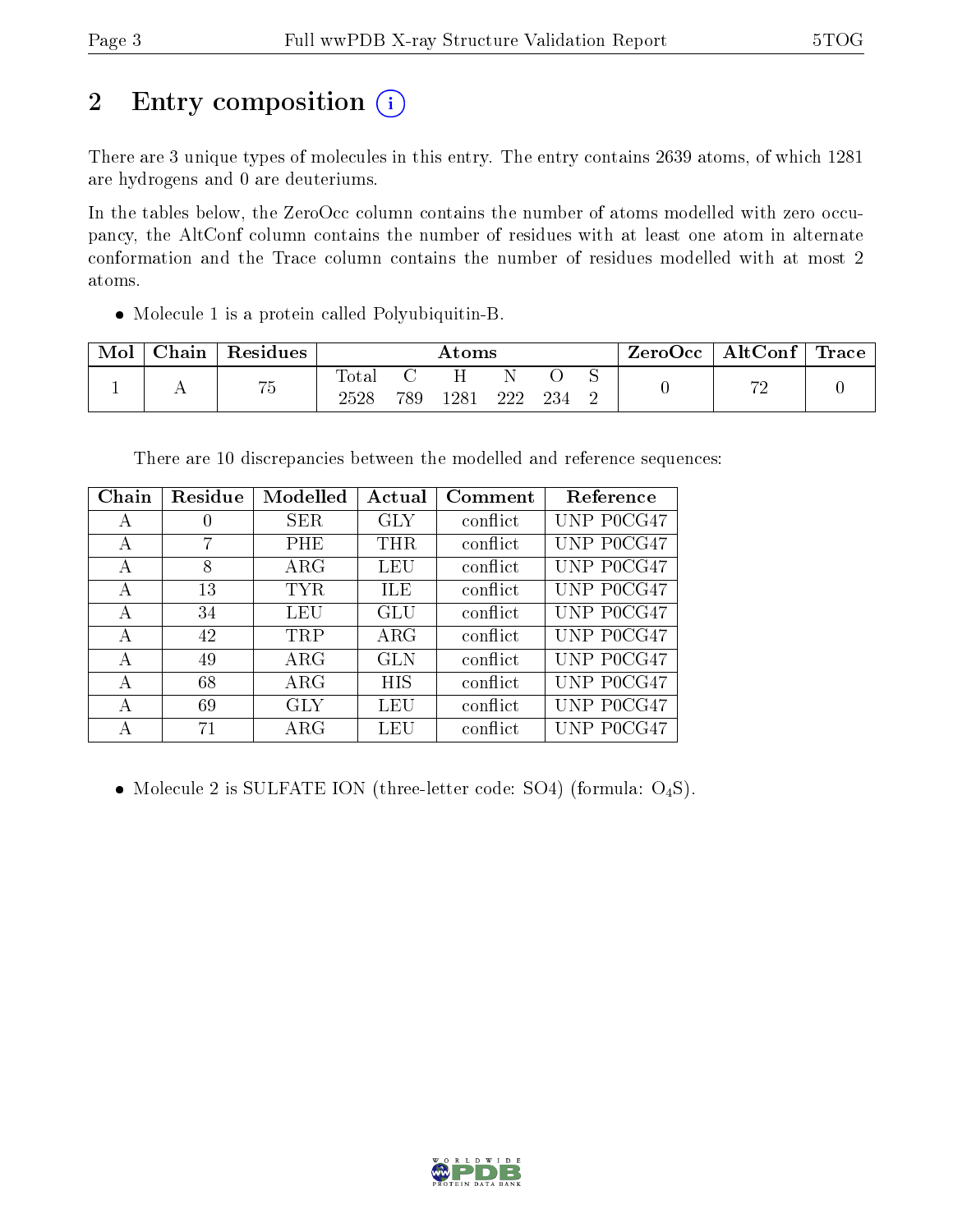

|  | $Mol$   Chain   Residues | Atoms     | $ZeroOcc \mid AltConf \mid$ |
|--|--------------------------|-----------|-----------------------------|
|  |                          | Total O S |                             |
|  |                          | Total O S |                             |

• Molecule 3 is water.

|  | $Mol$   Chain   Residues | Atoms | $ZeroOcc$   AltConf |  |
|--|--------------------------|-------|---------------------|--|
|  |                          | Total |                     |  |

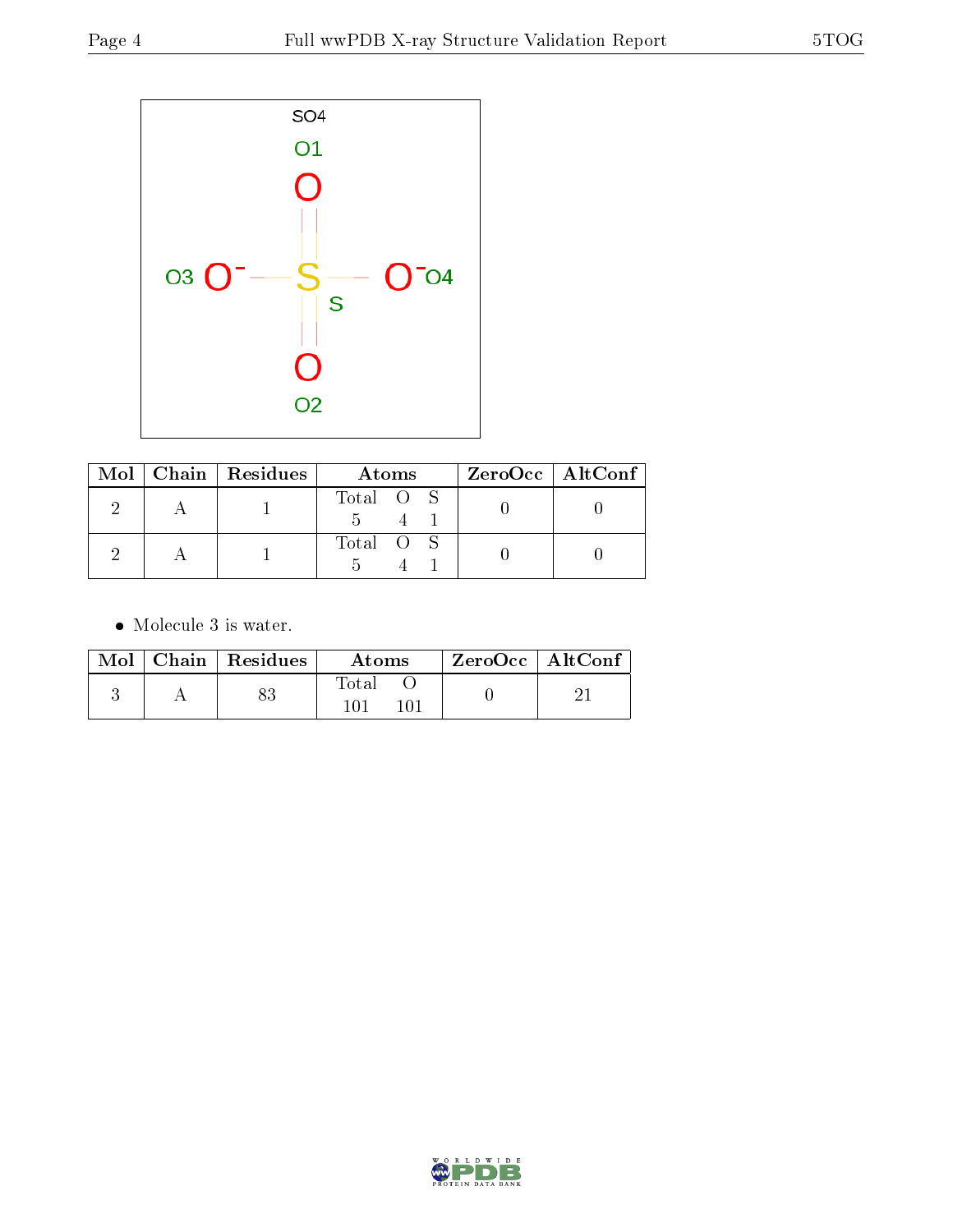## 3 Residue-property plots  $(i)$

These plots are drawn for all protein, RNA and DNA chains in the entry. The first graphic for a chain summarises the proportions of the various outlier classes displayed in the second graphic. The second graphic shows the sequence view annotated by issues in geometry and electron density. Residues are color-coded according to the number of geometric quality criteria for which they contain at least one outlier: green  $= 0$ , yellow  $= 1$ , orange  $= 2$  and red  $= 3$  or more. A red dot above a residue indicates a poor fit to the electron density (RSRZ  $> 2$ ). Stretches of 2 or more consecutive residues without any outlier are shown as a green connector. Residues present in the sample, but not in the model, are shown in grey.

• Molecule 1: Polyubiquitin-B



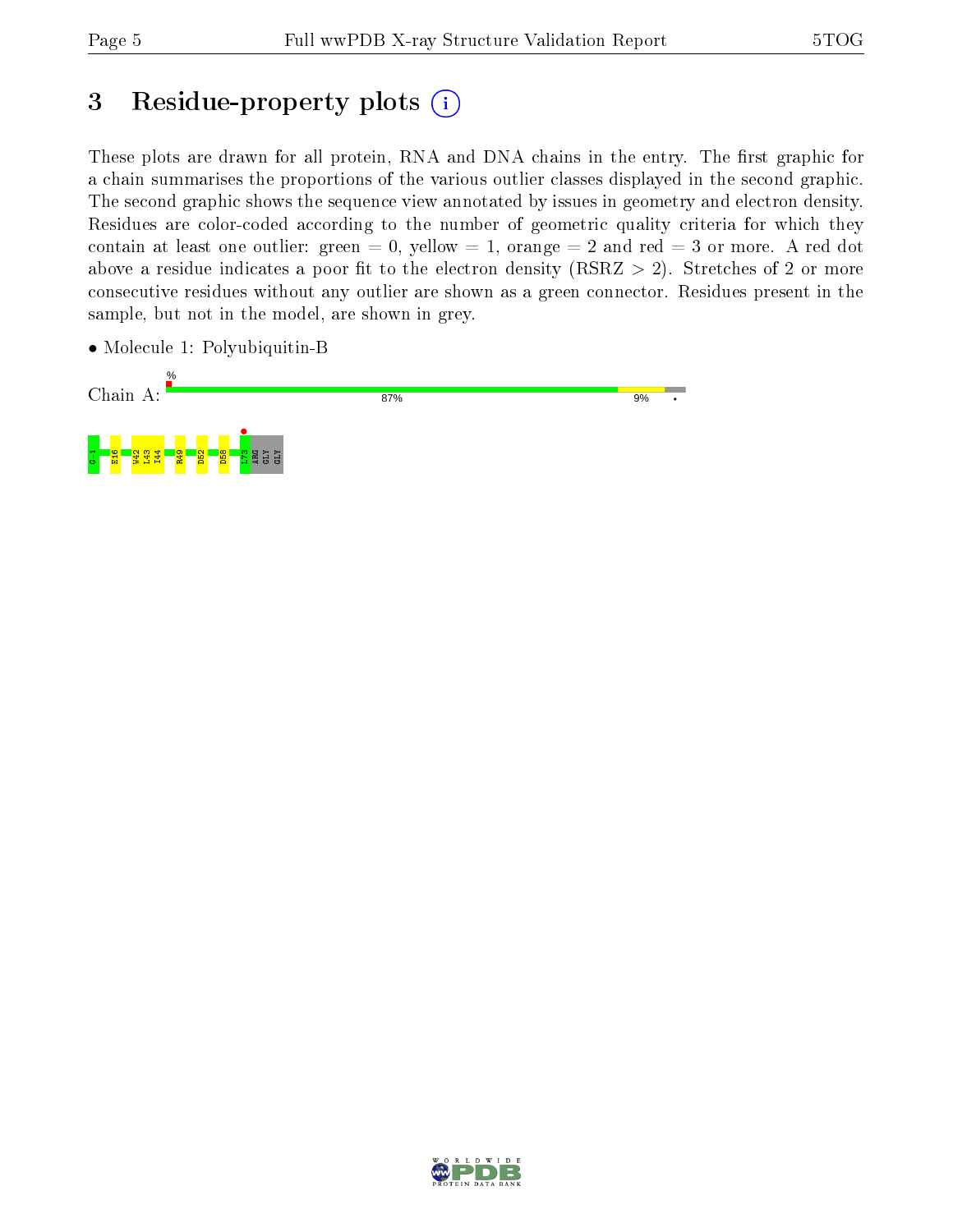# 4 Data and refinement statistics  $(i)$

| Property                                                         | Value                                            | Source     |
|------------------------------------------------------------------|--------------------------------------------------|------------|
| Space group                                                      | P 31 2 1                                         | Depositor  |
| Cell constants                                                   | $43.92\text{\AA}$<br>$55.44\text{\AA}$<br>43.92Å |            |
| a, b, c, $\alpha$ , $\beta$ , $\gamma$                           | $90.00^\circ$<br>$120.00^\circ$<br>$90.00^\circ$ | Depositor  |
| Resolution $(A)$                                                 | $-1.08$<br>38.04                                 | Depositor  |
|                                                                  | 38.04<br>$-1.08$                                 | <b>EDS</b> |
| % Data completeness                                              | 99.7 (38.04-1.08)                                | Depositor  |
| (in resolution range)                                            | 99.7 (38.04-1.08)                                | <b>EDS</b> |
| $R_{merge}$                                                      | 0.05                                             | Depositor  |
| $\mathrm{R}_{sym}$                                               | (Not available)                                  | Depositor  |
| $\sqrt{I/\sigma(I)} > 1$                                         | 3.04 (at $1.08\text{\AA}$ )                      | Xtriage    |
| Refinement program                                               | PHENIX $1.11$ <sub>-2556</sub>                   | Depositor  |
|                                                                  | $\overline{0.103}$ ,<br>0.121                    | Depositor  |
| $R, R_{free}$                                                    | 0.103<br>0.120<br>$\ddot{\phantom{0}}$           | DCC        |
| $R_{free}$ test set                                              | $1574$ reflections $(5.83\%)$                    | wwPDB-VP   |
| Wilson B-factor $(A^2)$                                          | 9.0                                              | Xtriage    |
| Anisotropy                                                       | 0.110                                            | Xtriage    |
| Bulk solvent $k_{sol}(\text{e}/\text{A}^3), B_{sol}(\text{A}^2)$ | $0.45$ , 49.0                                    | <b>EDS</b> |
| $\overline{L-test for }$ twinning <sup>2</sup>                   | $< L >$ = 0.49, $< L^2 >$ = 0.32                 | Xtriage    |
| Estimated twinning fraction                                      | $0.042$ for $-h,-k,l$                            | Xtriage    |
| $F_o, F_c$ correlation                                           | 0.98                                             | <b>EDS</b> |
| Total number of atoms                                            | 2639                                             | wwPDB-VP   |
| Average B, all atoms $(A^2)$                                     | 11.0                                             | wwPDB-VP   |

Xtriage's analysis on translational NCS is as follows: The largest off-origin peak in the Patterson function is  $17.21\%$  of the height of the origin peak. No significant pseudotranslation is detected.

<sup>&</sup>lt;sup>2</sup>Theoretical values of  $\langle |L| \rangle$ ,  $\langle L^2 \rangle$  for acentric reflections are 0.5, 0.333 respectively for untwinned datasets, and 0.375, 0.2 for perfectly twinned datasets.



<span id="page-5-1"></span><span id="page-5-0"></span><sup>1</sup> Intensities estimated from amplitudes.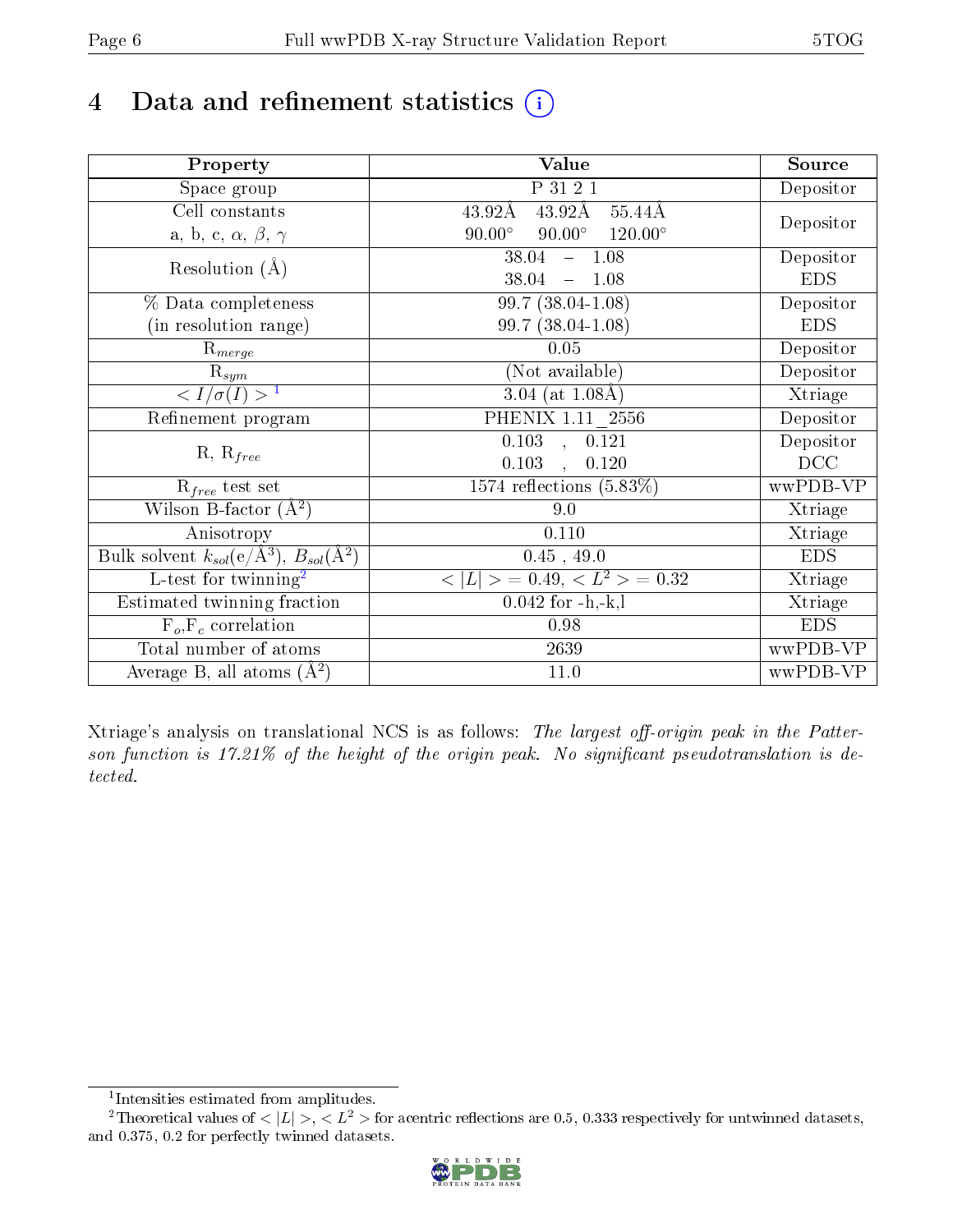# 5 Model quality  $(i)$

### 5.1 Standard geometry (i)

Bond lengths and bond angles in the following residue types are not validated in this section: SO4

The Z score for a bond length (or angle) is the number of standard deviations the observed value is removed from the expected value. A bond length (or angle) with  $|Z| > 5$  is considered an outlier worth inspection. RMSZ is the root-mean-square of all Z scores of the bond lengths (or angles).

| $Mol$   Chain |      | Bond lengths                    | Bond angles |                                                                    |  |
|---------------|------|---------------------------------|-------------|--------------------------------------------------------------------|--|
|               |      | RMSZ $ #Z  > 5$ RMSZ $ #Z  > 5$ |             |                                                                    |  |
|               | 0.45 | 0/1291                          | 0.73        | $\begin{array}{c} \begin{array}{c} \end{array} \end{array}$ 0/1730 |  |

There are no bond length outliers.

There are no bond angle outliers.

There are no chirality outliers.

There are no planarity outliers.

### 5.2 Too-close contacts  $(i)$

In the following table, the Non-H and H(model) columns list the number of non-hydrogen atoms and hydrogen atoms in the chain respectively. The H(added) column lists the number of hydrogen atoms added and optimized by MolProbity. The Clashes column lists the number of clashes within the asymmetric unit, whereas Symm-Clashes lists symmetry related clashes.

| Mol |      |      |      | Chain   Non-H   H(model)   H(added)   Clashes   Symm-Clashes |
|-----|------|------|------|--------------------------------------------------------------|
|     | 1947 | 1281 | 1245 |                                                              |
|     |      |      |      |                                                              |
|     |      |      |      |                                                              |
|     | 1358 |      | 1245 |                                                              |

The all-atom clashscore is defined as the number of clashes found per 1000 atoms (including hydrogen atoms). The all-atom clashscore for this structure is 2.

All (4) close contacts within the same asymmetric unit are listed below, sorted by their clash magnitude.

| Atom-1            | Atom-2        | Interatomic<br>distance $(A)$ | Clash<br>overlap $(A)$ |
|-------------------|---------------|-------------------------------|------------------------|
| 1:A:16[A]:GLU:OE2 | 3:A:201:HOH:O | 2.05                          |                        |

Continued on next page...

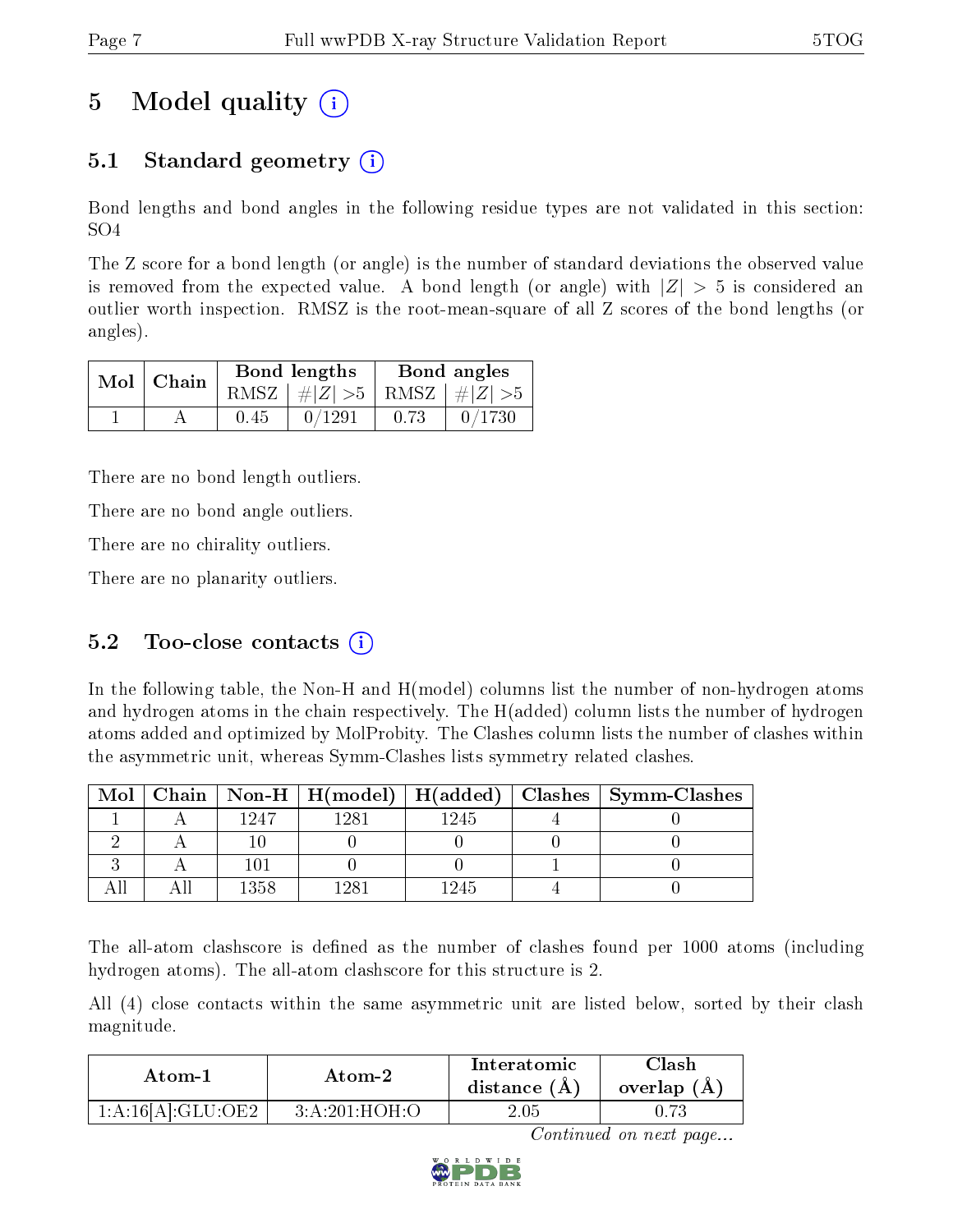| Atom-1            | $\boldsymbol{\mathrm{Atom}\text{-}2}$ | Interatomic<br>distance $(\AA)$ | Clash<br>overlap $(A)$ |  |
|-------------------|---------------------------------------|---------------------------------|------------------------|--|
| 1:A:43[B]:LEU:C   | $1:A:44[B]:ILE:HD\overline{12}$       | 237                             | 0.45                   |  |
| 1:A:42[B]:TRP:CE3 | 1:A:49[B]:ARG:HD2                     | 2.55                            | 0.41                   |  |

Continued from previous page...

There are no symmetry-related clashes.

### 5.3 Torsion angles  $(i)$

#### 5.3.1 Protein backbone  $(i)$

In the following table, the Percentiles column shows the percent Ramachandran outliers of the chain as a percentile score with respect to all X-ray entries followed by that with respect to entries of similar resolution.

The Analysed column shows the number of residues for which the backbone conformation was analysed, and the total number of residues.

| $\mid$ Mol $\mid$ Chain $\mid$ | Analysed                                | Favoured   Allowed   Outliers   Percentiles |  |          |                                                        |  |
|--------------------------------|-----------------------------------------|---------------------------------------------|--|----------|--------------------------------------------------------|--|
|                                | $153/78$ (196\%)   145 (95\%)   6 (4\%) |                                             |  | $2(1\%)$ | $\begin{array}{ c c c c }\n\hline\n&12&1\n\end{array}$ |  |

All (2) Ramachandran outliers are listed below:

| Mol | Chain | $\operatorname{Res}% \left( \mathcal{N}\right) \equiv\operatorname{Res}(\mathcal{N}_{0})\cap\mathcal{N}_{1}$ | Type |
|-----|-------|--------------------------------------------------------------------------------------------------------------|------|
|     |       | 58                                                                                                           |      |
|     |       |                                                                                                              |      |

#### 5.3.2 Protein sidechains (i)

In the following table, the Percentiles column shows the percent sidechain outliers of the chain as a percentile score with respect to all X-ray entries followed by that with respect to entries of similar resolution.

The Analysed column shows the number of residues for which the sidechain conformation was analysed, and the total number of residues.

| Mol   Chain | Analysed                       | Rotameric   Outliers   Percentiles |                                                          |  |
|-------------|--------------------------------|------------------------------------|----------------------------------------------------------|--|
|             | $141/68$ (207\%)   141 (100\%) |                                    | $\begin{array}{ c c c }\n\hline\n100 & 100\n\end{array}$ |  |

There are no protein residues with a non-rotameric sidechain to report.

Some sidechains can be flipped to improve hydrogen bonding and reduce clashes. There are no such sidechains identified.

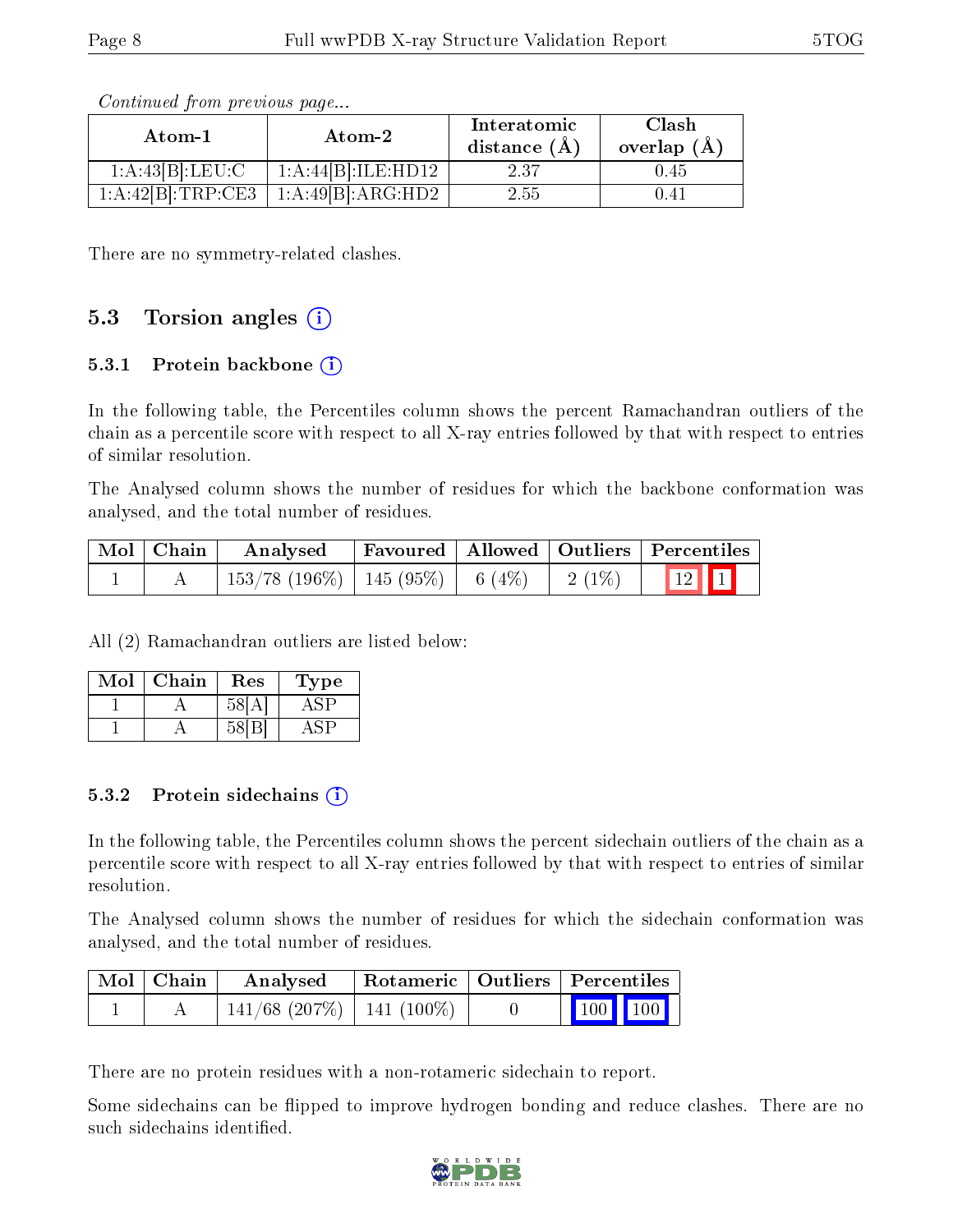#### $5.3.3$  RNA  $(i)$

There are no RNA molecules in this entry.

#### 5.4 Non-standard residues in protein, DNA, RNA chains (i)

There are no non-standard protein/DNA/RNA residues in this entry.

#### 5.5 Carbohydrates (i)

There are no carbohydrates in this entry.

#### 5.6 Ligand geometry  $(i)$

2 ligands are modelled in this entry.

In the following table, the Counts columns list the number of bonds (or angles) for which Mogul statistics could be retrieved, the number of bonds (or angles) that are observed in the model and the number of bonds (or angles) that are defined in the Chemical Component Dictionary. The Link column lists molecule types, if any, to which the group is linked. The Z score for a bond length (or angle) is the number of standard deviations the observed value is removed from the expected value. A bond length (or angle) with  $|Z| > 2$  is considered an outlier worth inspection. RMSZ is the root-mean-square of all Z scores of the bond lengths (or angles).

| Mol | Type            | Chain      |     |                          |         |          |         |        |      |  |  |  |  |  |  |  | Res | $^{\circ}$ Link $_{\circ}$ |  | Bond lengths |  |  | Bond angles |  |  |
|-----|-----------------|------------|-----|--------------------------|---------|----------|---------|--------|------|--|--|--|--|--|--|--|-----|----------------------------|--|--------------|--|--|-------------|--|--|
|     |                 |            |     |                          | Counts- | RMSZ     | $\# Z $ | Counts | RMSZ |  |  |  |  |  |  |  |     |                            |  |              |  |  |             |  |  |
|     | SO <sub>4</sub> | - 1        | 101 | $\sim$                   | 4.4.4   | $0.25\,$ |         | 6.6.6  | 0.36 |  |  |  |  |  |  |  |     |                            |  |              |  |  |             |  |  |
|     | SO <sub>4</sub> | . <b>.</b> | 102 | $\overline{\phantom{a}}$ | 4,4,4   | $0.23\,$ |         | 6.6.6  | 0.31 |  |  |  |  |  |  |  |     |                            |  |              |  |  |             |  |  |

There are no bond length outliers.

There are no bond angle outliers.

There are no chirality outliers.

There are no torsion outliers.

There are no ring outliers.

No monomer is involved in short contacts.

### 5.7 [O](https://www.wwpdb.org/validation/2017/XrayValidationReportHelp#nonstandard_residues_and_ligands)ther polymers  $(i)$

There are no such residues in this entry.

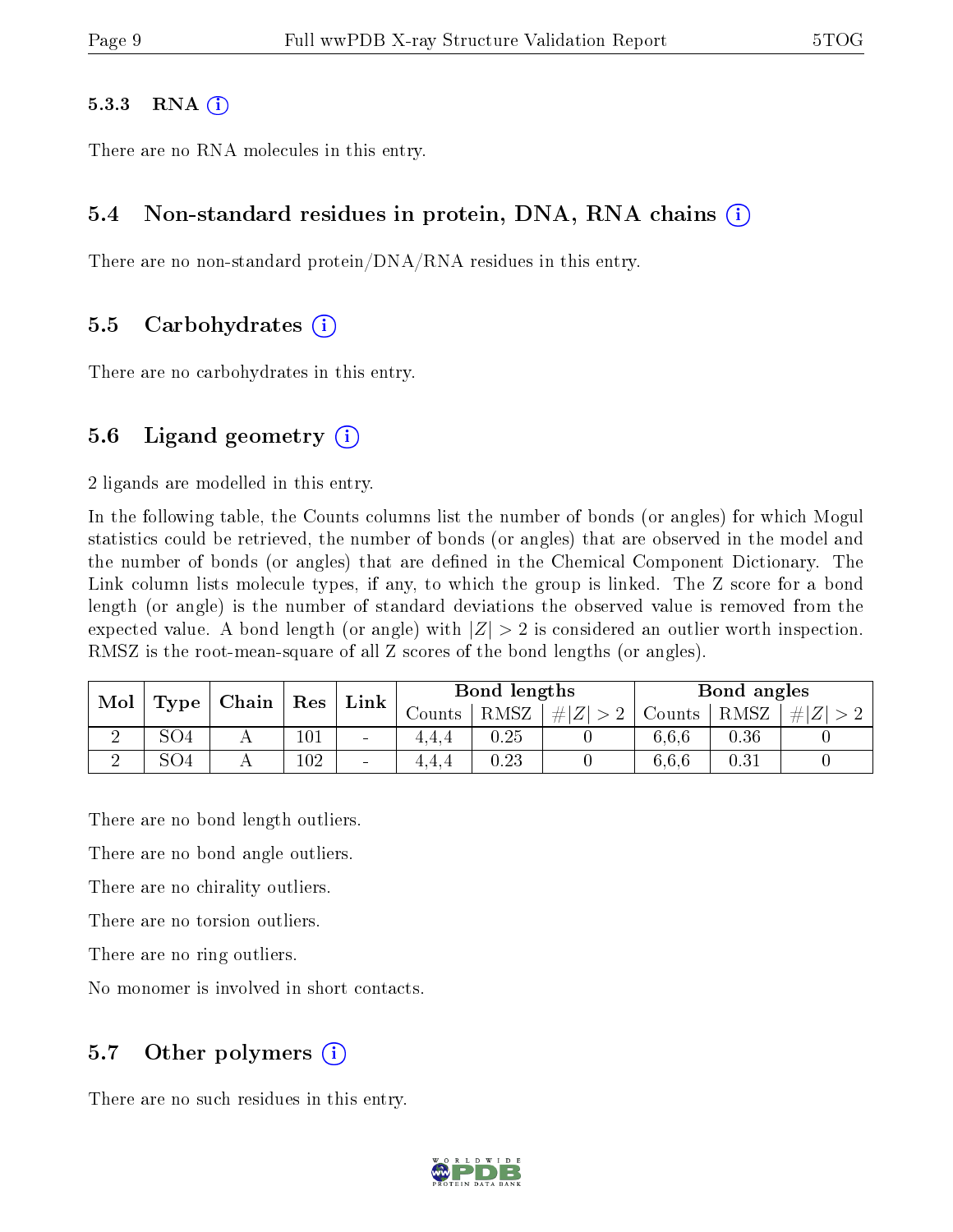## 5.8 Polymer linkage issues (i)

There are no chain breaks in this entry.